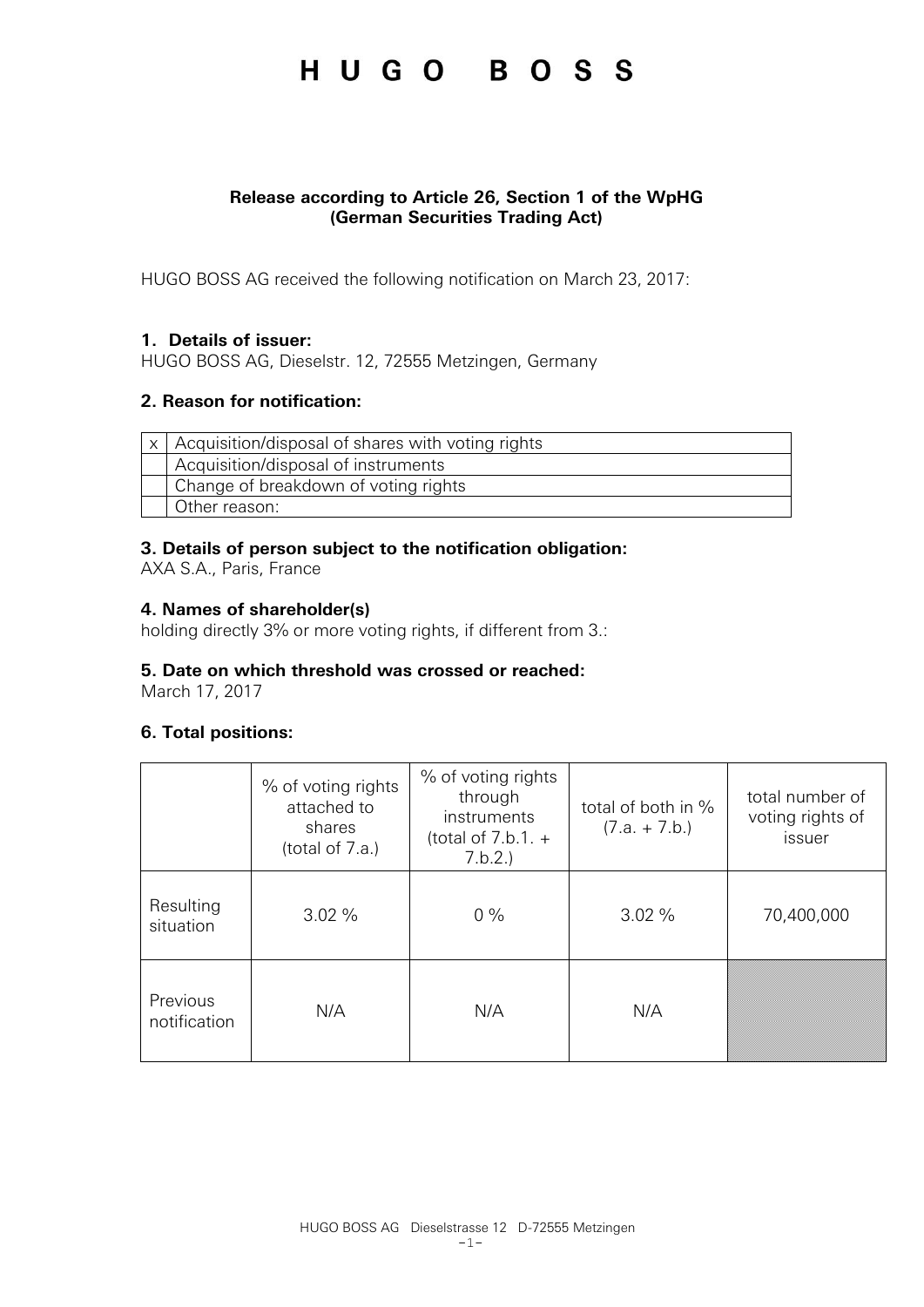# HUGO BOSS

### **7. Notified details of the resulting situation**

### **a. Voting rights attached to shares (Sec.s 21, 22 WpHG)**

|              | absolute                 |                            | in $%$                   |                            |
|--------------|--------------------------|----------------------------|--------------------------|----------------------------|
| <b>ISIN</b>  | direct<br>(Sec. 21 WpHG) | indirect<br>(Sec. 22 WpHG) | direct<br>(Sec. 21 WpHG) | indirect<br>(Sec. 22 WpHG) |
| DE000A1PHFF7 |                          | 2,125,784                  |                          | 3.02%                      |
| Total        | 2,125,784                |                            |                          | 3.02%                      |

### **b.1. Instruments according to Sec. 25 para. 1 No. 1 WpHG**

| Type of instrument | Expiration or<br>maturity date | Exercise of<br>conversion period | Voting rights<br>absolute | Voting rights<br>in $%$ |
|--------------------|--------------------------------|----------------------------------|---------------------------|-------------------------|
|                    |                                |                                  |                           |                         |
|                    |                                | Total                            |                           |                         |

### **b.2. Instruments according to Sec. 25 para. 1 No. 2 WpHG**

| Type of<br>instrument | Expiration<br>or maturity<br>date | Exercise of<br>conversion period | Cash or<br>physical<br>settlement | Voting rights<br>absolute | Voting rights<br>in $\%$ |
|-----------------------|-----------------------------------|----------------------------------|-----------------------------------|---------------------------|--------------------------|
|                       |                                   |                                  |                                   |                           |                          |
|                       |                                   |                                  | <b>Total</b>                      |                           |                          |

#### **8. Information in relation to the person subject to the notification obligation:**

| Person subject to the notification obligation is not controlled and does itself not<br>control any other undertaking(s) holding directly or indirectly an interest in the<br>(underlying) issuer (1.). |
|--------------------------------------------------------------------------------------------------------------------------------------------------------------------------------------------------------|
| x   Full chain of controlled undertakings starting with the ultimate controlling<br>natural person or legal entity:                                                                                    |

| Name                               | $%$ of<br>voting<br>rights (if<br>at least<br>held 3%<br>or more) | % of voting<br>rights<br>through<br>instruments<br>(if at least<br>held 5% or<br>more) | Total of<br>both (if at<br>least held<br>$5%$ or<br>more) |
|------------------------------------|-------------------------------------------------------------------|----------------------------------------------------------------------------------------|-----------------------------------------------------------|
| AXA S.A.                           |                                                                   |                                                                                        |                                                           |
| AXA Investment Managers S.A.       |                                                                   |                                                                                        |                                                           |
| AXA Investment Managers Paris S.A. |                                                                   |                                                                                        |                                                           |